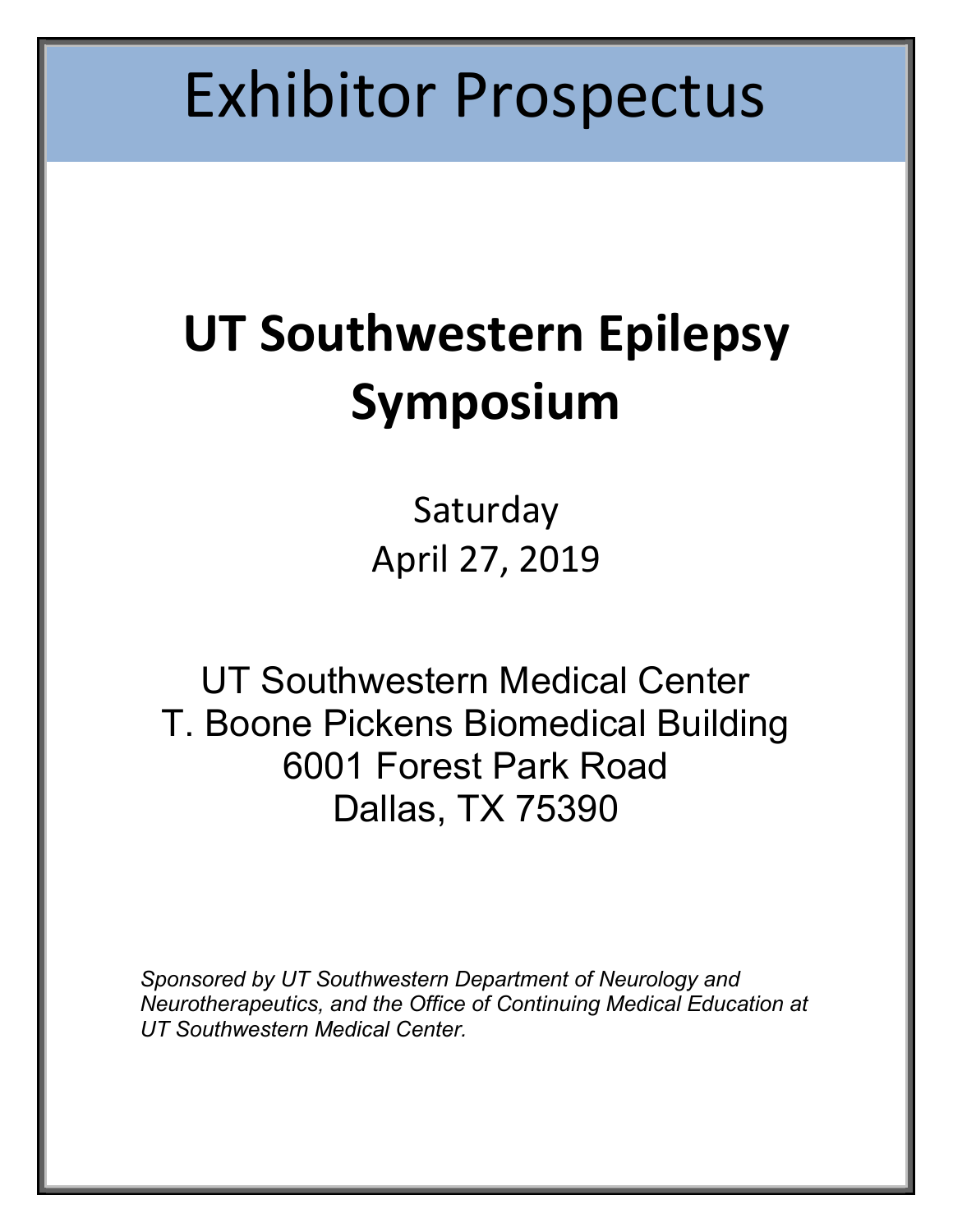Dear Representative,

UT Southwestern Epilepsy Symposium will be held on April 27, 2019. This one-day CME live activity will take place at the UT Southwestern Medical Center, Dallas, Texas and is sponsored by UT Southwestern Department of Neurology and Neurotherapeutics, and the Office of Continuing Medical Education at UT Southwestern Medical Center.

This program will provide a review and update in key areas of epilepsy management. Emphasis will be placed on updates in diagnosis, management, and the most current treatment modalities that have practical applications for neurologists, other clinicians, and health care professionals.

This activity is designed for Physicians, Advanced Practice Nurses, Physician Assistants, Registered Nurses, Physical Therapists, Allied Health Professionals, and other healthcare professionals who are interested in learning about the most current treatment modalities and best management practices, in order to improve patient care and health outcomes.

Topics include:

- Surgical Evaluation in Epilepsy
- The Role of MEG in the Surgical Evaluation
- Innovations in Epilepsy Surgery
- New Antiepileptic Medications
- Cannabinoids in Epilepsy
- Risk Management and Ethics in Epilepsy
- EEG Workshop

\*\*For a detailed agenda go to https://cme.utsouthwestern.edu/rp1904a

We are asking for your support of this program with an exhibit fee in the amount of \$1500.

#### Benefits of Exhibiting ….

Meet one-on-one to discuss your products and services with medical professionals who will attend this meeting. Further benefits of exhibiting at the Update in Internal Medicine 2019 includes:

- Exposure to approximately 50-75 attendees.
- Ample intermissions between morning and afternoon sessions allow time for attendees to visit your exhibit
- Breakfast and coffee breaks are held in the exhibit area during session intermissions to help increase traffic flow
- Build visibility for your company in a competitive marketplace
- Expand your prospective place and strengthen existing customer relationships

We look forward to your support and participation.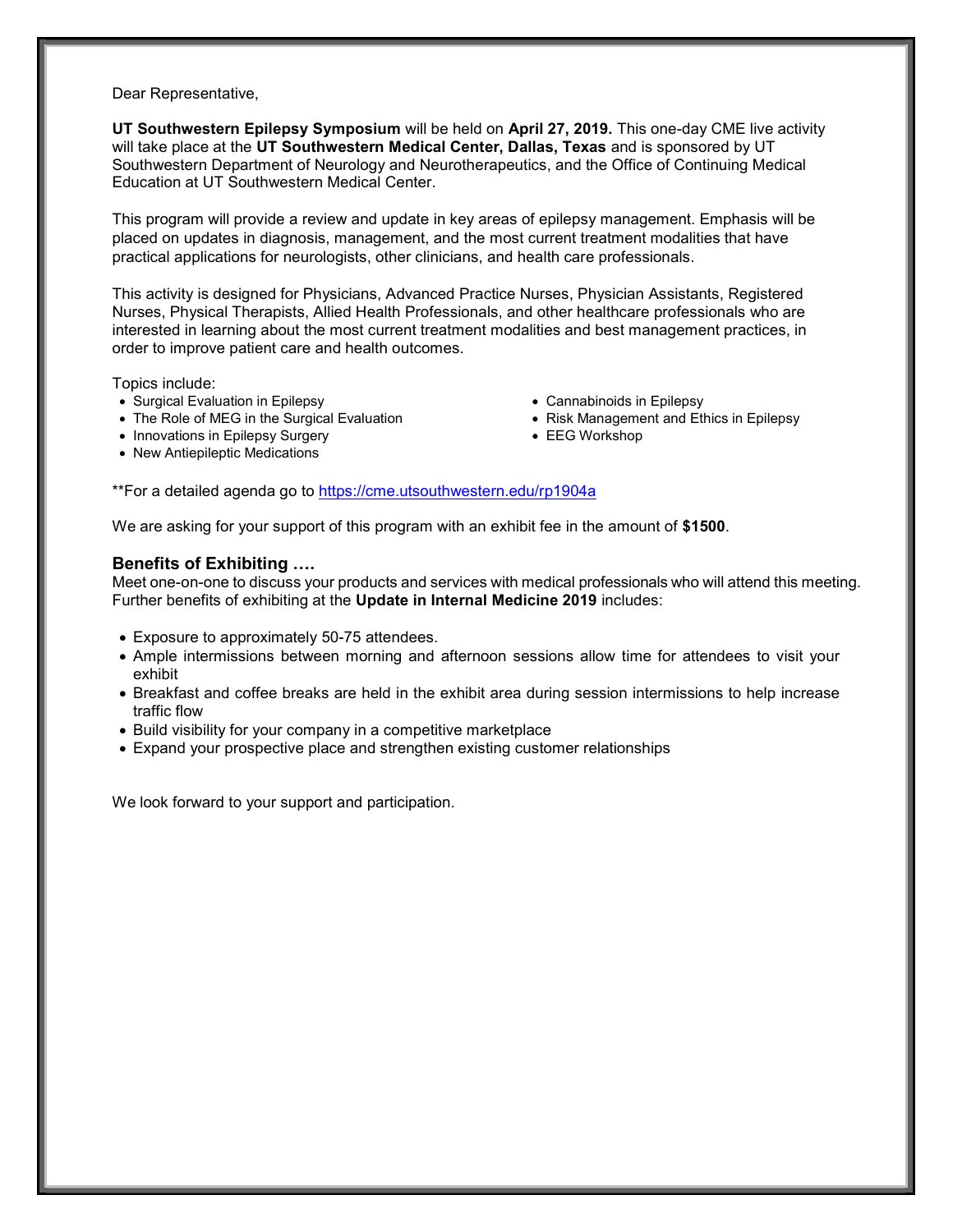# Exhibitor Levels and Benefits:

Your company can support this program with an exhibit fee in the following amounts:

Exhibitor level: \$1500.00

All support as an exhibitor will be fully acknowledged at the course and you will receive recognition in announcements from the course directors at the meeting, signage and course handouts.

### Attendee Lists:

Attendee lists will be provided upon request at the program only. As a health care provider, we must respect the privacy of our attendees. Therefore only limited attendee contact information will be provided to exhibiting companies (name, affiliation, city and state). Telephone, fax, email and street addresses will not be distributed.

# Conference and Exhibit Details:

| Exhibit Location:    | T. Boone Pickens Biomedical Building Auditorium Foyer                         |
|----------------------|-------------------------------------------------------------------------------|
|                      |                                                                               |
| Exhibit Space:       | One 6' foot table & 2 chairs                                                  |
|                      |                                                                               |
| Exhibit Dates/Times: | Set up on Saturday, 4/27/19 at 6:00am                                         |
|                      | Exhibits during registration, breakfast, breaks and lunch, starting 7:00am to |
|                      | $4:30pm$ .                                                                    |

# Exhibit Space:

Assigned exhibit space consists of one 6 foot table and two (2) chairs. Power outlets are limited and are first come first serve.

### Required Form:

Included in this package is the Exhibitor Agreement form required. Please complete the 2 page form and return to Laura Hall at laura.hall@utsouthwestern.edu or fax to 214-648-2317 by April 12, 2019.

# Confirmation & Payment

Exhibit space is not confirmed until an Exhibitor Agreement form is completed and signed by both parties. A counter-signed copy of the agreement will be sent back as confirmation of your exhibit space along with a receipt if paid by credit card. Please send the payment prior to the start of the course.

Please make checks payable to UT Southwestern/Continuing Education, and reference to program RP1904A. Mail checks to: UT Southwestern Medical Center

Office of Continuing Education 5323 Harry Hines Blvd., Mail Code 9059 Dallas, TX 75390-9059

An invoice may be provided upon request. Please send requests/payments to:

Attn: Laura Hall

 UT Southwestern Medical Center Continuing Medical Education 5323 Harry Hines Blvd. Mail code 9059 Dallas, TX 75390-9059. Tax ID # 75-6002868

# Exhibit Space Cancellations:

Cancellations must be received in writing at least ten business days prior to the start of the course. If a cancellation is received after this time, no refund will be provided.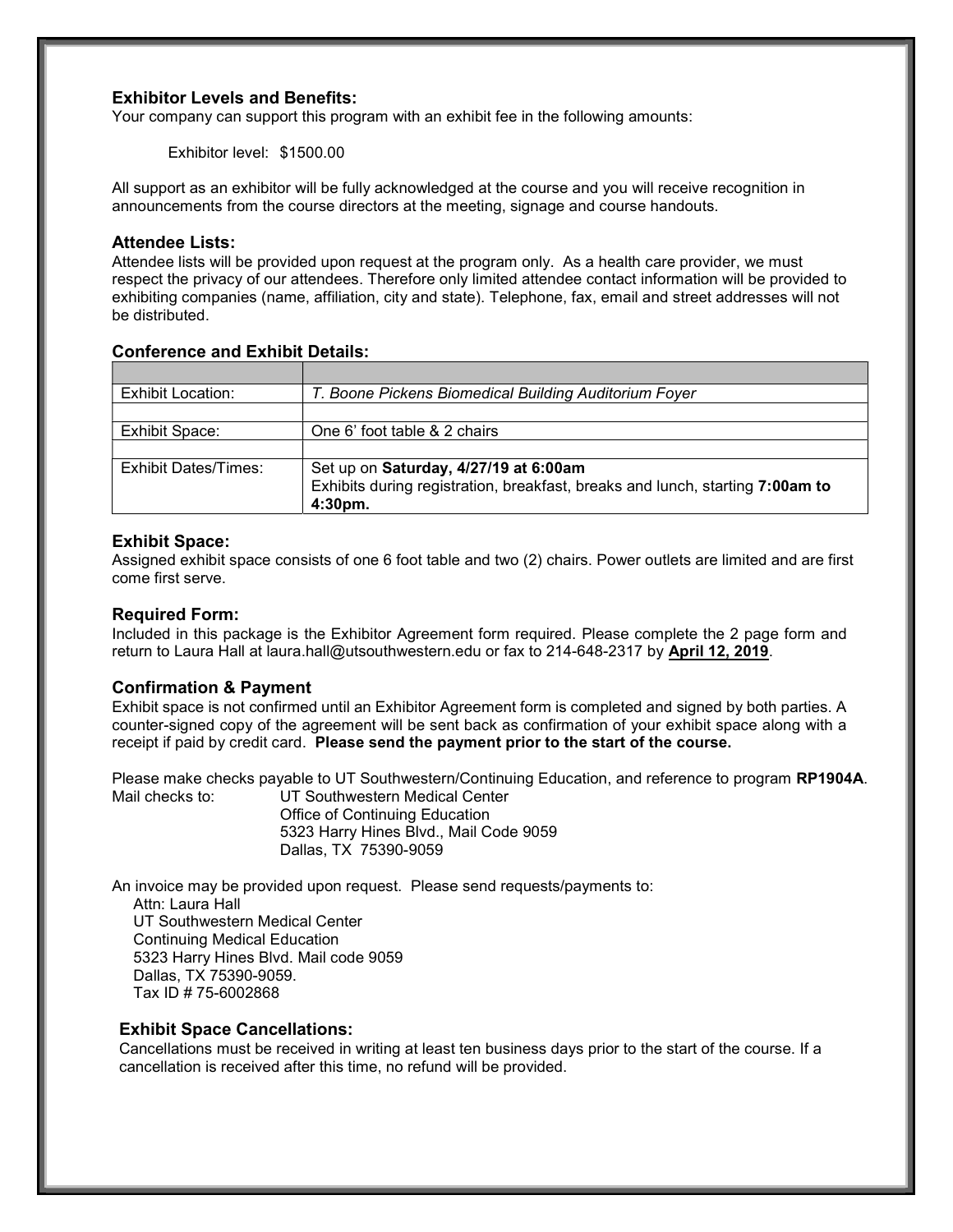# Parking:



# Location

UT Southwestern Medical Center T. Boone Pickens Biomedical Building 6001 Forest Park Road Dallas, TX 75390

# PARKING

Visitor parking is available in the parking garage entered from 6001 Forest Park, located adjacent to the T. Boone Pickens Biomedical Building. The garage entrance is to the right of the front building entrance. The garage elevators will take you to the third floor. Follow the directional signs to the conference room.

Monday - Friday: There is a daily \$3 parking fee (no re-entry) unless specified covered by event.

Saturday-Sunday: Parking is complimentary

# Shipping Instructions:

.

| Incoming Shipping<br>Instructions:        | UT Southwest Medical Center<br>Receiving Dock NG01.301<br>Attn: Laura Hall<br>Phone: 214-648-9280<br>5901 Forest Park<br>Dallas, TX 75235 | Email me with number of packages<br>$\bullet$<br>you are shipping and tracking<br>numbers prior to program.<br>Be sure to monitor your shipment and<br>bring your tracking number(s) with<br>vou. |  |
|-------------------------------------------|-------------------------------------------------------------------------------------------------------------------------------------------|---------------------------------------------------------------------------------------------------------------------------------------------------------------------------------------------------|--|
|                                           |                                                                                                                                           |                                                                                                                                                                                                   |  |
| <b>Shipping Department</b>                | Monday-Friday: 8 am - 4 pm                                                                                                                |                                                                                                                                                                                                   |  |
| <b>Hours</b>                              | Saturday-Sunday: Closed                                                                                                                   |                                                                                                                                                                                                   |  |
|                                           |                                                                                                                                           |                                                                                                                                                                                                   |  |
|                                           |                                                                                                                                           |                                                                                                                                                                                                   |  |
| <b>Outgoing Shipping</b><br>Instructions: | Representatives will be responsible for preparing and taking all outgoing<br>shipments to the nearest FedEx or UPS store.                 |                                                                                                                                                                                                   |  |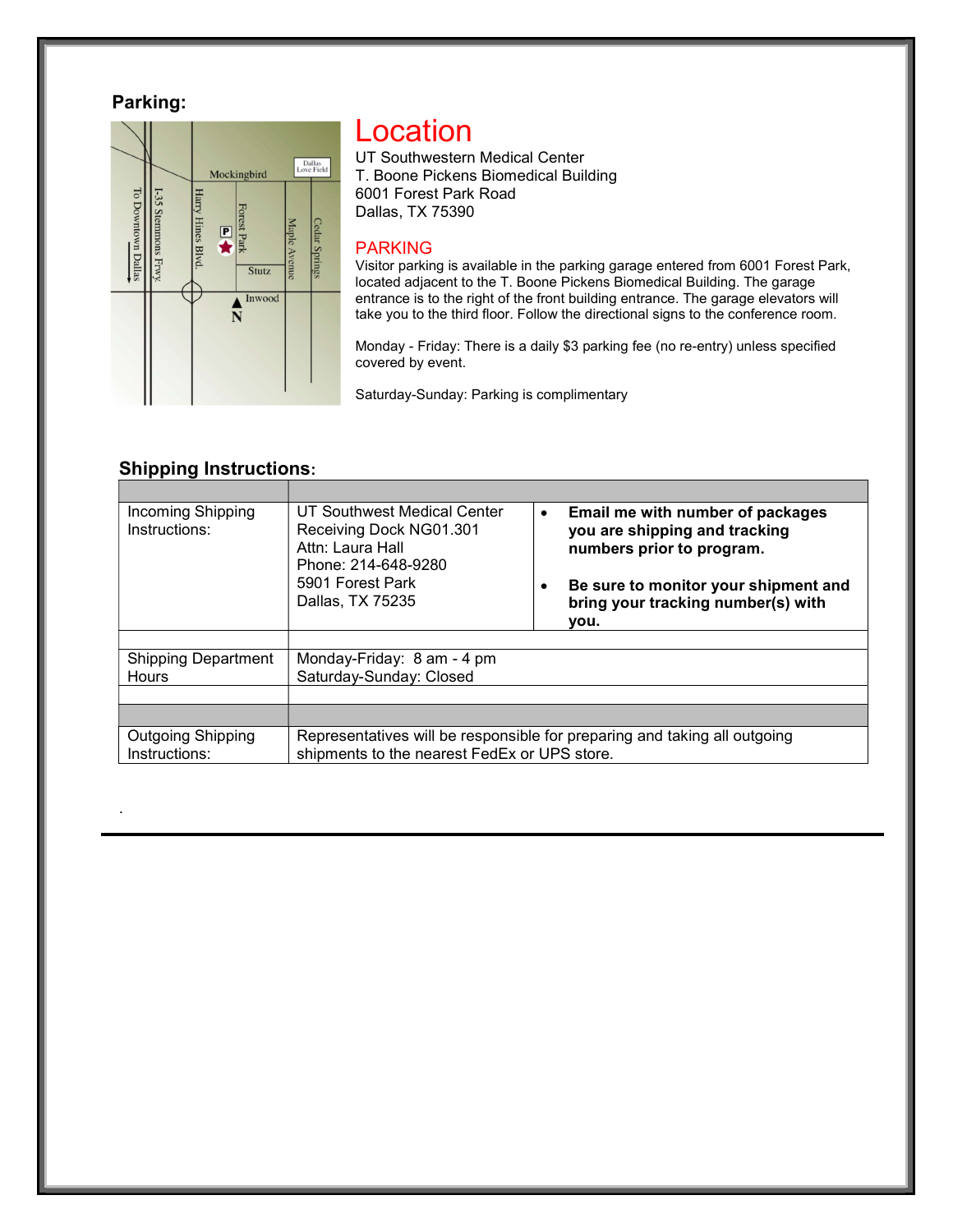# **UTSouthwestern**

**Medical Center** 

# OFFICE OF CONTINUING MEDICAL & PUBLIC EDUCATION

#### EXHIBITOR AGREEMENT

#### Regarding the Terms and Conditions for a Commercial Exhibit

| <b>Activity Name</b>         | UT Southwestern Epilepsy Symposium                                                                                                                         |           |               | <b>Activity#</b> | <b>RP1904A</b> |
|------------------------------|------------------------------------------------------------------------------------------------------------------------------------------------------------|-----------|---------------|------------------|----------------|
| Location                     | UT Southwestern Medical Center-<br>T. Boone Auditorium                                                                                                     | City      | <b>Dallas</b> | <b>ST</b>        | TX             |
| <b>Dates</b>                 | April 27, 2019                                                                                                                                             |           |               |                  |                |
| <b>Agreement between</b>     | <b>ACCREDITED PROVIDER (PROVIDER)</b><br>The University of Texas Southwestern Medical Center (UTSW)<br><b>AND</b><br><b>COMMERCIAL COMPANY (EXHIBITOR)</b> |           |               |                  |                |
| <b>Company Name</b>          |                                                                                                                                                            |           |               |                  |                |
| <b>Address</b>               |                                                                                                                                                            |           |               |                  |                |
| City                         |                                                                                                                                                            | <b>ST</b> |               | Zip              |                |
| <b>Contact Telephone</b>     |                                                                                                                                                            | Fax       |               |                  |                |
| <b>Exhibitor Information</b> |                                                                                                                                                            |           |               |                  |                |
| <b>Contact Name</b>          |                                                                                                                                                            |           | <b>Email</b>  |                  |                |
| <b>Telephone</b>             |                                                                                                                                                            |           | Cell          |                  |                |

#### TERMS AND CONDITIONS

- EXHIBITOR agrees to abide by ACCME Standards for Commercial Support as stated at www.accme.org SCS 4.2 For live, face-to-face CME, advertisements and promotional materials cannot be displayed or distributed in the educational space immediately before, during, or after a CME activity. Providers cannot allow representatives of Commercial Interests to engage in sales or promotional activities while in the space or place of the CME activity.
- EXHIBITOR may distribute promotional materials at their exhibit space only. Distribution of pharmaceuticals or other samples is prohibited.
- All commercial support associated with this activity will be given with the full knowledge of the PROVIDER. No additional payments, goods, services or events will be provided to the course director(s), planning committee members, faculty, joint sponsor, or any other party involved with the activity.
- Completion of this agreement represents a commitment and payment is due and collectible by the ACTIVITY DATE unless otherwise agreed upon by the PROVIDER. PROVIDER reserves the right to refuse exhibit space to EXHIBITOR in the event of nonpayment.
- PROVIDER agrees to provide exhibit space and may acknowledge EXHIBITOR in activity announcements. PROVIDER reserves the right to assign exhibit space or relocate exhibits at its discretion.
- PROVIDER Federal Tax ID number is 75-6002868. Please remit check payable to UT Southwestern Medical Center. Please identify name of course on the check stub.

| AGREI<br>ᅳ<br>г |
|-----------------|
|-----------------|

| <b>EXHIBITOR Representative</b> |                             | <b>PROVIDER Representative</b>                                        |  |  |
|---------------------------------|-----------------------------|-----------------------------------------------------------------------|--|--|
| <b>Signature</b>                | <b>Signature</b>            |                                                                       |  |  |
| <b>Name</b>                     | <b>Name</b>                 | Ericka Harden-Dews, JD, CHCP                                          |  |  |
| <b>Title</b><br><b>Date</b>     | <b>Title</b><br><b>Date</b> | Director, Office of Continuing Education &<br><b>Public Education</b> |  |  |
|                                 |                             |                                                                       |  |  |